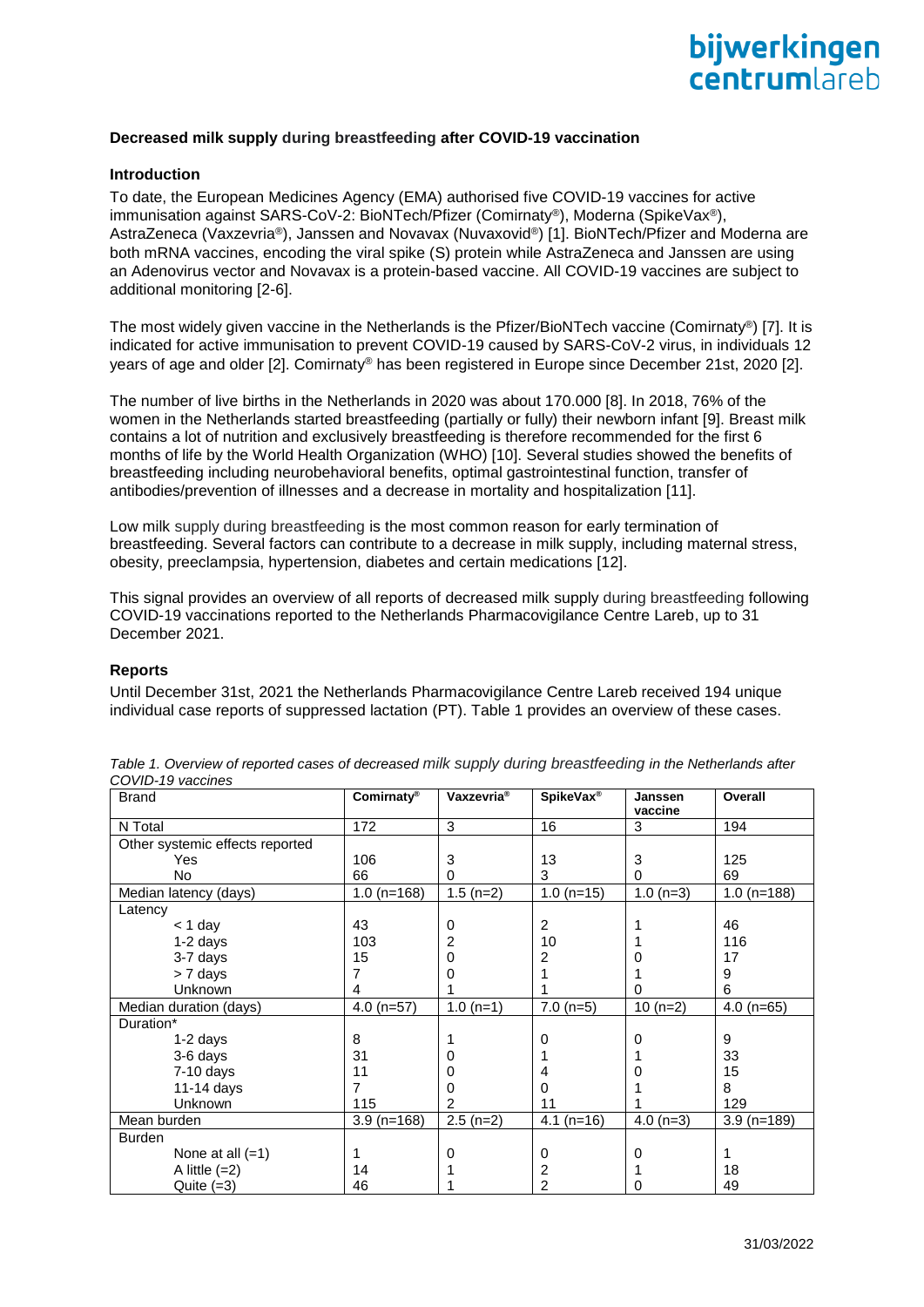# bijwerkingen centrumlareh

| A lot $(=4)$                     | 48        | 0 |               |              | 52            |
|----------------------------------|-----------|---|---------------|--------------|---------------|
| Very much $(=5)$                 | 59        | O | 8             |              | 69            |
| Self-reported milk supply after  |           |   |               |              |               |
| vaccination compared to the pre- |           |   |               |              |               |
| vaccination amount               |           |   |               |              |               |
| $<$ 25%                          | 28        | 0 | 4             | 0            | 32            |
| 25-50%                           | 32        | 0 | 0             |              | 33            |
| 50-75%                           |           | 0 | ົ             |              | 9             |
| 75-100%                          | O         | 0 | 0             |              | 0             |
| Unknown                          | 105       | 3 | 10            |              | 120           |
| Median age of the infant (weeks) | $8(n=87)$ |   | 11 $(n=11)$   | $12(n=1)$    | $8(n=99)$     |
| Mean pregnancy duration (weeks)  | 39.7      |   | $40.9$ (n=11) | $40.4$ (n=1) | $39.9(n=112)$ |
|                                  | $(n=100)$ |   |               |              |               |

\* Duration of the reaction is only known for the women who reported to have recovered at the time of the report.

# **Dutch Pregnancy Drug Register**

A total of 163 women, who were enrolled in Moeders van Morgen, the Dutch Pregnancy Drug Register, reported to have received at least one vaccination during breastfeeding. A total of 185 vaccinations were reported during breastfeeding. Twenty-two women reported two vaccinations during breastfeeding. Women were explicitly asked if they noticed an effect on the milk, on their child or noticed no effect of the vaccination in combination with breastfeeding. An effect on the milk was reported seven times (3.8%) by five unique women (two women were vaccinated twice during breastfeeding). In two of these 7 cases, also systemic adverse events like fever, fatigue, myalgia and arthralgia were reported. Only two women commented specific decreased milk supply (in three cases), for the other four cases the effect was not further specified. The median time of the vaccination after birth was 33 days (range: 12-63 days). In 174 cases (94.1%), no effect was noticed.

| Table 2: Overview of the women in the Dutch Pregnancy Drug Register who were vaccinated during |  |
|------------------------------------------------------------------------------------------------|--|
| breastfeeding and reported an effect on the milk                                               |  |

| Woman         | Vaccine                   | Timing of the<br>vaccination after<br>delivery (days) | Other adverse events<br>(maternal) | Recovery time |
|---------------|---------------------------|-------------------------------------------------------|------------------------------------|---------------|
|               | 2 <sup>th</sup> : Pfizer  | 18                                                    | Fever, myalgia, arthralgia         | Unknown       |
| $\mathcal{P}$ | 1 <sup>th</sup> : Pfizer* | 34                                                    | No.                                | 24 hours      |
|               | 2 <sup>th</sup> : Pfizer* | 63                                                    | No.                                | 24 hours      |
| 3             | 2 <sup>th</sup> : Pfizer  | 12                                                    | No.                                | Unknown       |
| 4             | 1 <sup>th</sup> : Pfizer  | 15                                                    | Injection site reaction            | Unknown       |
|               | $2th$ : Pfizer            | 50                                                    | Injection site reaction, fever,    |               |
|               |                           |                                                       | fatigue                            |               |
| 5             | 2 <sup>th</sup> : Pfizer* | 33                                                    | No.                                | Unknown       |

\* effect on the milk specified as decreased milk production

#### **Other sources of information**

*SmPC*

Decreased milk supply during breastfeeding is not listed in the SmPC of the COVID-19 vaccines [2-6].

#### *Data on usage*

The table below provides an overview of number of dose administered per vaccine in the Netherlands.

|                        | <b>Startdate vaccination</b>     | Number of vaccinations until December 26th, 2021 |
|------------------------|----------------------------------|--------------------------------------------------|
| Comirnaty <sup>®</sup> | January 6 <sup>th,</sup> 2021    | 20.366.466                                       |
| Vaxzevria <sup>®</sup> | January 25 <sup>th</sup> , 2021  | 2.780.112                                        |
| SpikeVax <sup>®</sup>  | February 12 <sup>th</sup> , 2021 | 3.816.581                                        |
| Janssen vaccine        | April, 21 <sup>st</sup> , 2021   | 867.096                                          |

*Table 3. Overview of number of dose administered per vaccine in the Netherlands [13]*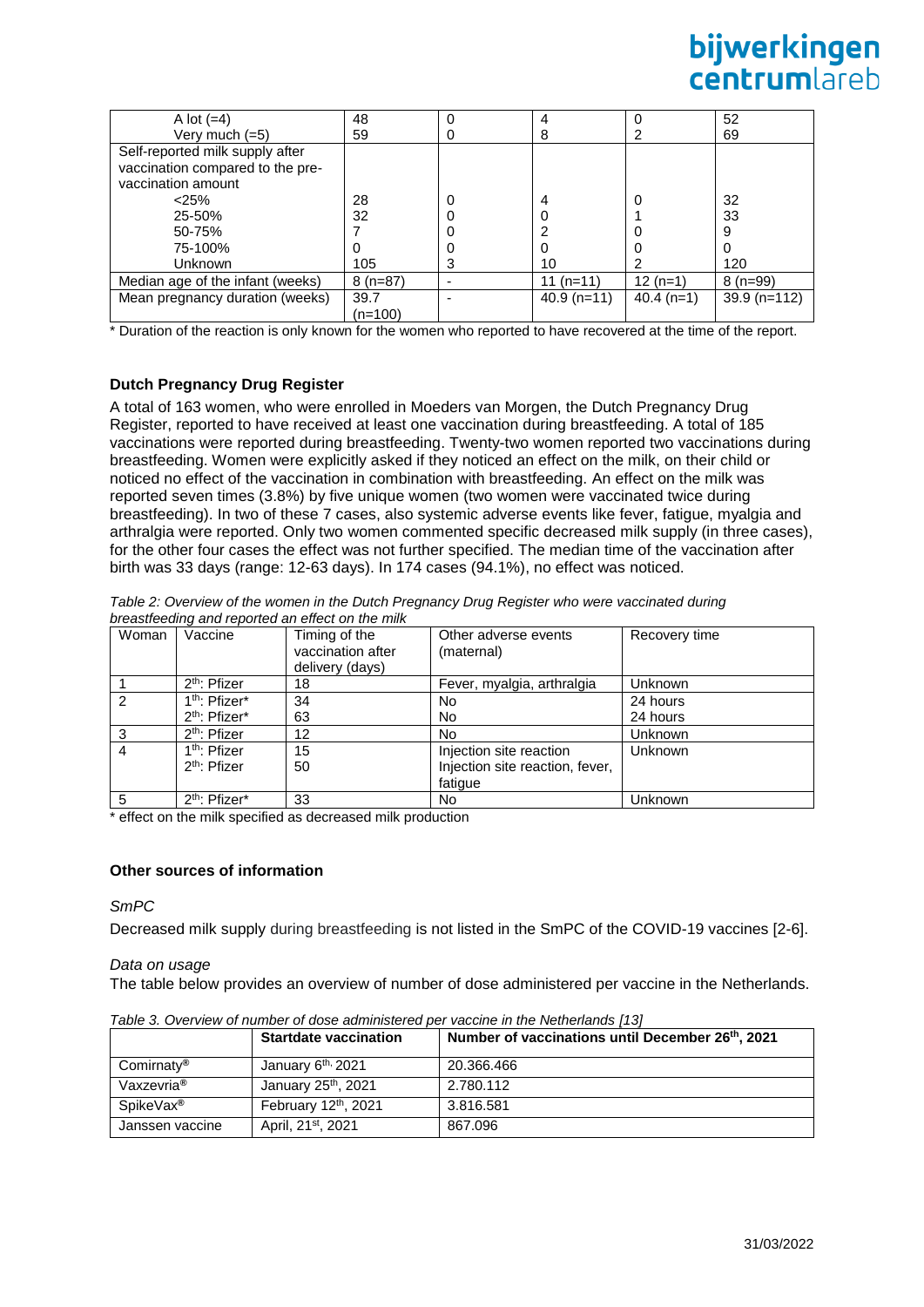## *Literature*

Four papers describe cases of decreased milk supply during breastfeeding after vaccination. It concerns self-reported symptoms.

In Kachikis et al. a total of 339 women reported decreased milk supply for less than 24 hours after the first dose (5.0%) and 434 women experienced this reaction after the second dose (7.2%). Interrupted breastfeeding was reported by 155 women (2.3%) after the first dose and by 130 women (2.2%) after the second dose [14]. Golan et al. describes 50 women who received an mRNA COVID-19 vaccine. A decrease in milk supply was reported by one women (2%) after the first dose and one women (2%) after the second dose [15]. In Bertrand et al. of 180 women who received two doses of a mRNA vaccine, nine women (7.3%) reported decreased milk supply after a first dose with Pfizer and 9 women (8.0%) after the second dose. Six women (11.5%) experienced decreased milk supply after the first dose of Moderna and 11 women (23.4%) after the second dose. Besides, four women (3.3%) reported an increase in milk supply after first Pfizer vaccination and respectively 4 (3.6%) and 3 (6.4%) after first and second Moderna vaccination. The milk supply returned to normal in all cases within 72 hours [16]. In McLaurin-Jiang et al. 258 women (6.0%) reported a decrease in milk supply after COVID-19 vaccination, while 168 (3.9%) reported an increase in milk supply [17]. In another publication with 88 lactating women who received the Pfizer vaccine, no change in milk supply was reported after vaccination [18].

#### *Mechanism*

No direct mechanism for the decreased milk supply after COVID-19 vaccination could be found in the literature. Although it is known stress can affect the milk supply. In situations of stress, the hormone cortisol is released, which in turn inhibits prolactin. Prolactin is necessary for the production of milk [19]. Women can experience stress due to concerns about vaccine safety. Also the co-reported systemic adverse events can possibly have an effect on the milk supply, a phenomenon which is also seen in case of other illnesses.

#### *Databases*

In the WHO global database of individual case safety reports, VigiBase, a total of 675 cases of decreased milk supply during breastfeeding were found after vaccination with a COVID-19 vaccine (version date dataset: 4-2-2022) [20]. This number includes the reports from the Netherlands. Most reports (513 reports) were related to the Pfizer/BioNTech vaccine (Comirnaty**®** ).

#### **Discussion and conclusion**

In the period until December 31<sup>th</sup>, 2021 the Netherlands Pharmacovigilance Centre Lareb received 194 reports of decreased milk supply during breastfeeding associated with administration of COVID-19 vaccines. Most reports were related to the Pfizer/BioNTech vaccine (Comirnaty**®** ). However, this vaccine has been given to most people by far. Almost all reports were reported by consumers or other non-healthcare professionals (99,5%).

Time to onset of the reaction was in most of the cases in 1-2 days. Of the 65 women that reported to have recovered at the time of the report, the median duration of the reaction was 4 days. This is longer than the duration mentioned in the literature so far. Bertrand et al. mentions that in all cases the milk supply returned to normal within 72 hours. This might be because more severe cases are more likely to be spontaneously reported.

In 74 cases, information about the amount of decrease in milk supply was available, which was objectively determined in 73% of these cases. In 87.8% of the cases the milk supply decreased to less than 50% of the pre-vaccination amount. Twenty women reported to have stopped completely with breastfeeding due to the decreased milk supply. On a 5-point Likert scale, women where asked about the burden of the reaction. Breastfeeding women experienced this reaction with a high burden, with a mean burden of 3.9 and 36.5% of the women scoring the highest score of 5.

In 64.4% of the cases also other systemic adverse events were reported like headache, fatigue, myalgia, malaise, fever, chills, arthralgia and nausea. It is possible the occurrence of the decreased milk supply may be related to the occurrence of systemic adverse events. It is known stress (concern